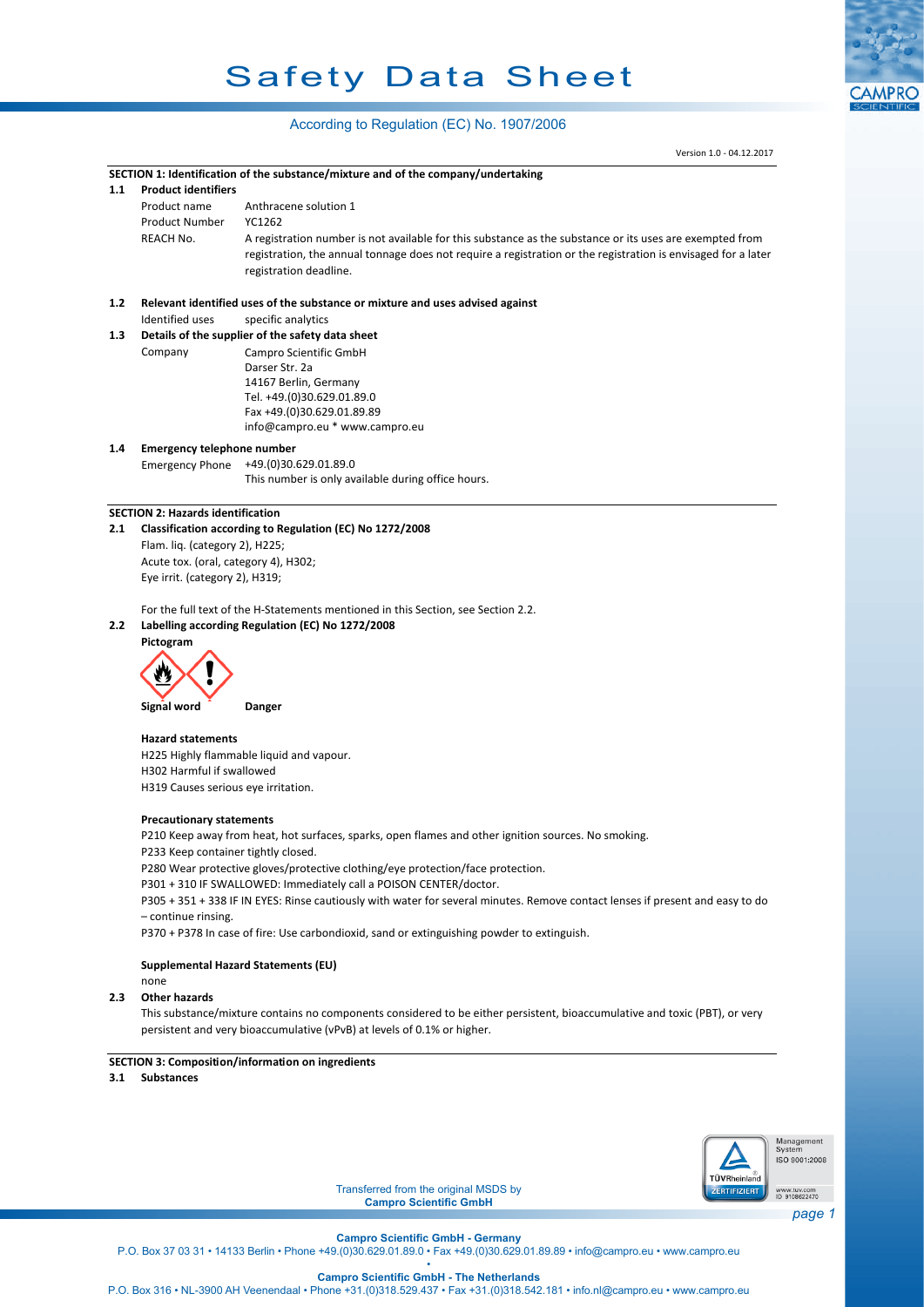# Safety Data Sheet



# According to Regulation (EC) No. 1907/2006

This product is a mixture.

#### **3.2 Mixtures**

Ingredient: Acetonitrile; CAS-No.: 75-05-8; EG-No.: 200-835-2; REACH-No.: 01-2119471307-38-XXXX; Clasification: H225, H302, H312, H332, H319; Flam. Liq 2; Acute Tox. 4; Acute Tox. 4; Eye Irrit. 2; Acute Tox. 4; Concentration: >= 90 - <= 100 %

For the full text of the H-Statements mentioned in this Section, see Section 16.

#### **SECTION 4: First aid measures**

**4.1 Description of first aid measures**

# **General advice**

Consult a physician. Show this safety data sheet to the doctor in attendance. **If inhaled** If breathed in, move person into fresh air. If not breathing, give artificial respiration. Consult a physician. **In case of skin contact** Wash off with soap and plenty of water. Consult a physician. **In case of eye contact** Flush eyes with water as a precaution. Consult a physician. **If swallowed** Do NOT induce vomiting. Never give anything by mouth to an unconscious person. Rinse mouth with water. Consult a physician. **4.2 Most important symptoms and effects, both acute and delayed** The most important known symptoms and effects are described in the labelling (see section 2.2) and/or in section 11. **4.3 Indication of any immediate medical attention and special treatment needed**

### **SECTION 5: Firefighting measures**

No data available

**5.1 Extinguishing media**

**Suitable extinguishing media**

Use water spray, alcohol-resistant foam, dry chemical or carbon dioxide.

- **5.2 Special hazards arising from the substance or mixture**
- Carbon oxides **5.3 Advice for firefighters**

Wear self-contained breathing apparatus for firefighting if necessary.

#### **SECTION 6: Accidental release measures**

#### **6.1 Personal precautions, protective equipment and emergency procedures**

Use personal protective equipment. Avoid breathing vapours, mist or gas. Ensure adequate ventilation. Remove all sources of ignition. Evacuate personnel to safe areas. Beware of vapours accumulating to form explosive concentrations. Vapours can accumulate in low areas. For personal protection see section 8.

#### **6.2 Environmental precautions**

Prevent further leakage or spillage if safe to do so. Do not let product enter drains. Discharge into the environment must be avoided.

#### **6.3 Methods and materials for containment and cleaning up**

Contain spillage, and then collect with an electrically protected vacuum cleaner or by wet-brushing and place in container for disposal according to local regulations (see section 13).

# **6.4 Reference to other sections**

For disposal see section 13.

# **SECTION 7: Handling and storage**

# **7.1 Precautions for safe handling**

Avoid exposure. Avoid contact with skin and eyes. Avoid inhalation of vapour or mist. Keep away from sources of ignition - No smoking.Take measures to prevent the build up of electrostatic charge. For precautions see section 2.2.

#### **7.2 Conditions for safe storage, including any incompatibilities**

Store in cool place. Keep container tightly closed in a dry and well-ventilated place. Containers which are opened must be carefully resealed and kept upright to prevent leakage. Storage class (TRGS 510): Flammable liquids.

**7.3 Specific end uses**

Apart from the uses mentioned in section 1.2 no other specific uses are stipulated.



Transferred from the original MSDS by **Campro Scientific GmbH**

**Campro Scientific GmbH - Germany**

P.O. Box 37 03 31 • 14133 Berlin • Phone +49.(0)30.629.01.89.0 • Fax +49.(0)30.629.01.89.89 • info@campro.eu • www.campro.eu •

**Campro Scientific GmbH - The Netherlands**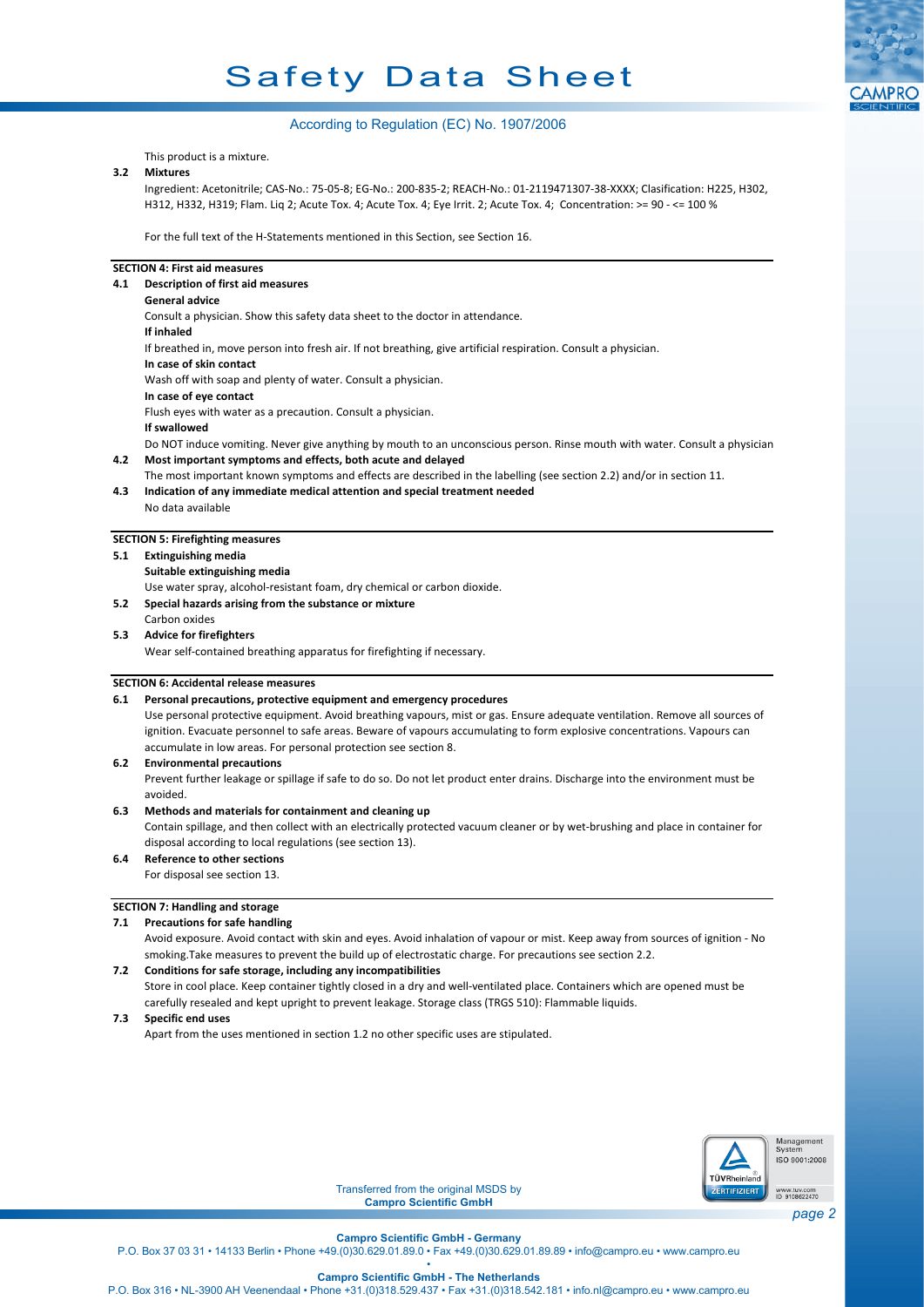# According to Regulation (EC) No. 1907/2006

#### **SECTION 8: Exposure controls/personal protection**

#### **8.1 Control parameters**

Ingredient: Acetonitrile; CAS-No.: 75-05-8; TWA: 40 ppm, 70 mg/m3; AGW: 20 ppm, 34 mg/m3

#### **8.2 Exposure controls**

#### **Appropriate engineering controls**

Handle in accordance with good industrial hygiene and safety practice. Wash hands before breaks and at the end of workday. **Personal protective equipment**

#### **Eye/face protection**

Face shield and safety glasses Use equipment for eye protection tested and approved under appropriate government standards such as NIOSH (US) or EN 166(EU).

#### **Skin protection**

Handle with gloves. Gloves must be inspected prior to use. Use proper glove removal technique (without touching glove's outer surface) to avoid skin contact with this product. Dispose contaminated gloves after use in accordance with applicable laws and good laboratory practices. Wash and dry hands. The selected protective gloves have to satisfy the specifications of EU Directive 89/686/EEC and the standard EN 374 derived from it.

#### **Body Protection**

Impervious clothing, Flame retardant antistatic protective clothing., The type of protective equipment must be selected according to the concentration and amount of the dangerous substance at the specific workplace.

#### **Respiratory protection**

Where risk assessment shows air-purifying respirators are appropriate use a full-face respirator with multi-purpose combination (US) or type ABEK (EN 14387) respirator cartridges as a backup to engineering controls. If the respirator is the sole means of protection, use a full-face supplied air respirator. Use respirators and components tested and approved under appropriate government standards such as NIOSH (US) or CEN (EU).

#### **Control of environmental exposure**

Prevent further leakage or spillage if safe to do so. Do not let product enter drains. Discharge into the environment must be avoided.

### **SECTION 9: Physical and chemical properties**

#### **9.1 Information on basic physical and chemical properties**

|                              | Theses information refer to the main component and are literature values. |  |  |  |  |  |  |
|------------------------------|---------------------------------------------------------------------------|--|--|--|--|--|--|
| a) Appearance                | liquid                                                                    |  |  |  |  |  |  |
| b) Odour                     | aromatic                                                                  |  |  |  |  |  |  |
| c) Odour Threshold           | No data available                                                         |  |  |  |  |  |  |
| d) pH                        | No data available                                                         |  |  |  |  |  |  |
| e) Melting point             | $-48^{\circ}$ C                                                           |  |  |  |  |  |  |
| f) Initial boiling point     | 81 °C                                                                     |  |  |  |  |  |  |
| g) Flash point               | 2 °C - closed cup                                                         |  |  |  |  |  |  |
| h) Evaporation rate          | 5,8                                                                       |  |  |  |  |  |  |
| i) Flammability              | No data available                                                         |  |  |  |  |  |  |
| j) Explosive limits          | Lower explosion limit: $3\%$ (V)                                          |  |  |  |  |  |  |
|                              | Upper explosion limit: 16 %(V)                                            |  |  |  |  |  |  |
| k) Vapour pressure           | 98,64 hPa at 20 °C                                                        |  |  |  |  |  |  |
| I) Vapour density            | No data available                                                         |  |  |  |  |  |  |
| m) Relative density          | $0,78 \text{ g/cm}$ 3                                                     |  |  |  |  |  |  |
| n) Water solubility          | completely miscible                                                       |  |  |  |  |  |  |
| o) Partition coefficient     | log Pow: -0,54 at 25 °C (n-Octanol/Water)                                 |  |  |  |  |  |  |
| p) Auto-ignition temperature | 524,0 °C                                                                  |  |  |  |  |  |  |
| q) Decomposition temperature | No data available                                                         |  |  |  |  |  |  |
| r) Viscosity                 | No data available                                                         |  |  |  |  |  |  |
| s) Explosive properties      | No data available                                                         |  |  |  |  |  |  |
| t) Oxidizing properties      | No data available                                                         |  |  |  |  |  |  |

**9.2 Other safety information**

No data available

#### **SECTION 10: Stability and reactivity**

Theses information refer to the main component.



Transferred from the original MSDS by **Campro Scientific GmbH**

*page 3*

**Campro Scientific GmbH - Germany** P.O. Box 37 03 31 • 14133 Berlin • Phone +49.(0)30.629.01.89.0 • Fax +49.(0)30.629.01.89.89 • info@campro.eu • www.campro.eu •

**Campro Scientific GmbH - The Netherlands**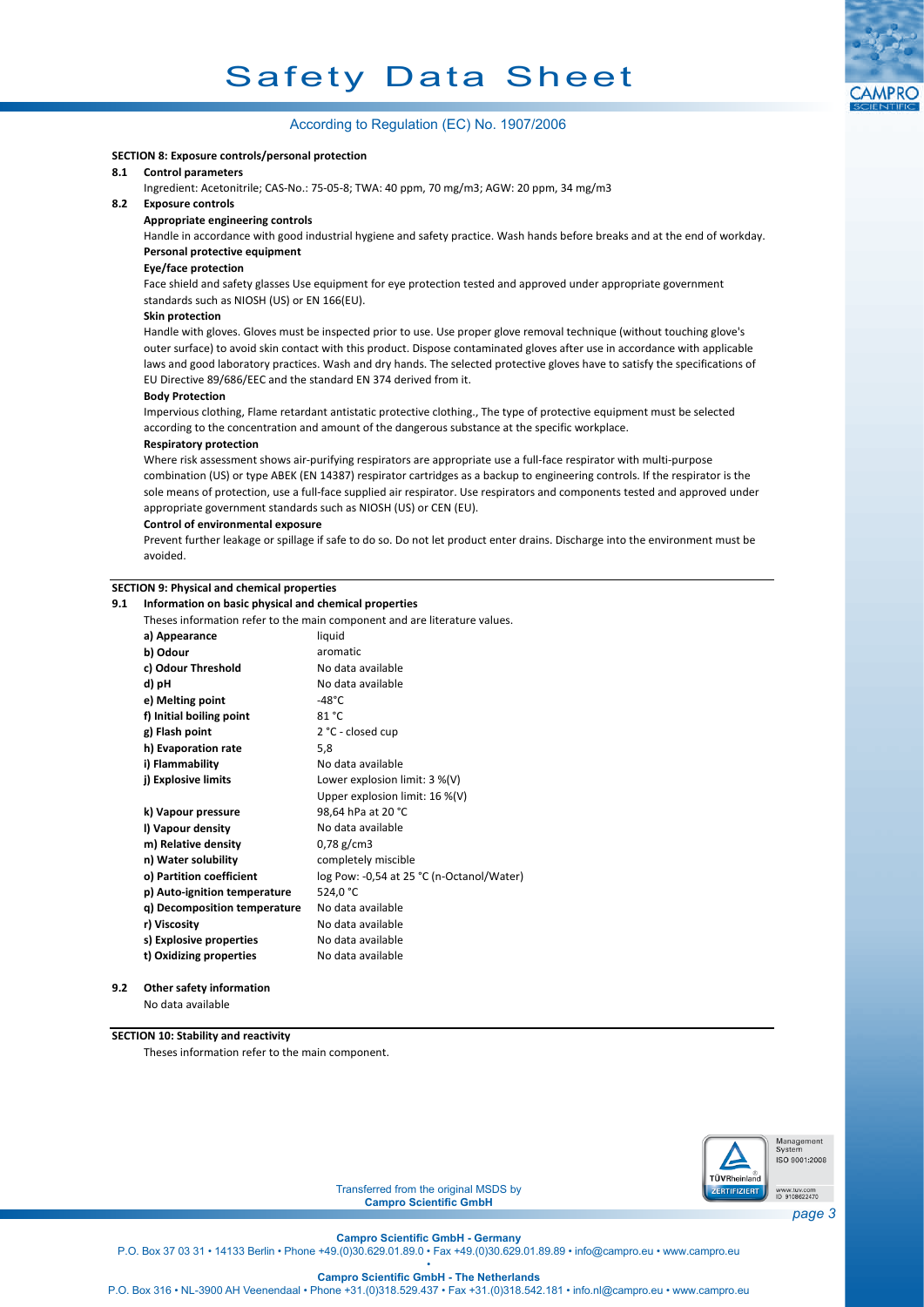# According to Regulation (EC) No. 1907/2006

| 10.1 Reactivity                                                                                                                                |  |  |  |  |  |
|------------------------------------------------------------------------------------------------------------------------------------------------|--|--|--|--|--|
| No data available                                                                                                                              |  |  |  |  |  |
| 10.2 Chemical stability                                                                                                                        |  |  |  |  |  |
| Stable under recommended storage conditions.                                                                                                   |  |  |  |  |  |
| 10.3 Possibility of hazardous reactions                                                                                                        |  |  |  |  |  |
| No data available                                                                                                                              |  |  |  |  |  |
| 10.4 Conditions to avoid                                                                                                                       |  |  |  |  |  |
| Heat, flames and sparks.                                                                                                                       |  |  |  |  |  |
| 10.5 Incompatible materials                                                                                                                    |  |  |  |  |  |
| acids, Bases, Oxidizing agents, Reducing agents, Alkali metals                                                                                 |  |  |  |  |  |
| 10.6 Hazardous decomposition products                                                                                                          |  |  |  |  |  |
| In the event of fire: see section 5                                                                                                            |  |  |  |  |  |
| <b>SECTION 11: Toxicological information</b>                                                                                                   |  |  |  |  |  |
| 11.1 Information on toxicological effects                                                                                                      |  |  |  |  |  |
| No data available for the product.                                                                                                             |  |  |  |  |  |
| <b>Acute toxicity</b>                                                                                                                          |  |  |  |  |  |
| Ingredient: Acetonitrile; CAS-No.: 75-05-8; LD(50) (oral, rat): 1320 mg/kg; (literature); LD(50) (dermal, rabbit): 2000 mg/kg;                 |  |  |  |  |  |
| (literature);                                                                                                                                  |  |  |  |  |  |
|                                                                                                                                                |  |  |  |  |  |
| ATE-Mix (oral): 1320mg/kg                                                                                                                      |  |  |  |  |  |
| ATE-Mix (dermal): 2000mg/kg                                                                                                                    |  |  |  |  |  |
| <b>Skin corrosion/irritation</b>                                                                                                               |  |  |  |  |  |
| The mixture is not classified.                                                                                                                 |  |  |  |  |  |
| Serious eye damage/eye irritation                                                                                                              |  |  |  |  |  |
|                                                                                                                                                |  |  |  |  |  |
| The mixture causes serious eye irritation. The classification results from specific concentration limits.<br>Respiratory or skin sensitisation |  |  |  |  |  |
|                                                                                                                                                |  |  |  |  |  |
| The mixture is not classified.<br><b>Germ cell mutagenicity</b>                                                                                |  |  |  |  |  |
| The mixture is not classified.                                                                                                                 |  |  |  |  |  |
| Carcinogenicity                                                                                                                                |  |  |  |  |  |
| The mixture is not classified.                                                                                                                 |  |  |  |  |  |
| <b>Reproductive toxicity</b>                                                                                                                   |  |  |  |  |  |
| The mixture is not classified.                                                                                                                 |  |  |  |  |  |
| Specific target organ toxicity - single exposure                                                                                               |  |  |  |  |  |
| The mixture is not classified.                                                                                                                 |  |  |  |  |  |
| Specific target organ toxicity - repeated exposure                                                                                             |  |  |  |  |  |
| The mixture is not classified.                                                                                                                 |  |  |  |  |  |
| <b>Aspiration hazard</b>                                                                                                                       |  |  |  |  |  |
| The mixture is not classified.                                                                                                                 |  |  |  |  |  |
|                                                                                                                                                |  |  |  |  |  |
| <b>SECTION 12: Ecological information</b>                                                                                                      |  |  |  |  |  |
| 12.1 Toxicity                                                                                                                                  |  |  |  |  |  |
| The mixture is not classified.                                                                                                                 |  |  |  |  |  |
| 12.2 Persistence and degradability                                                                                                             |  |  |  |  |  |
| No data available                                                                                                                              |  |  |  |  |  |
| 12.3 Bioaccumulative potential                                                                                                                 |  |  |  |  |  |

No data available **12.4 Mobility in soil**

No data available

**12.5 Results of PBT and vPvB assessment** This substance/mixture contains no components considered to be either persistent, bioaccumulative and toxic (PBT), or very persistent and very bioaccumulative (vPvB) at levels of 0.1% or higher.

**12.6 Other adverse effects**

No data available



Transferred from the original MSDS by **Campro Scientific GmbH**

*page 4*

**CAMPRC** 

**Campro Scientific GmbH - Germany** P.O. Box 37 03 31 • 14133 Berlin • Phone +49.(0)30.629.01.89.0 • Fax +49.(0)30.629.01.89.89 • info@campro.eu • www.campro.eu •

**Campro Scientific GmbH - The Netherlands**